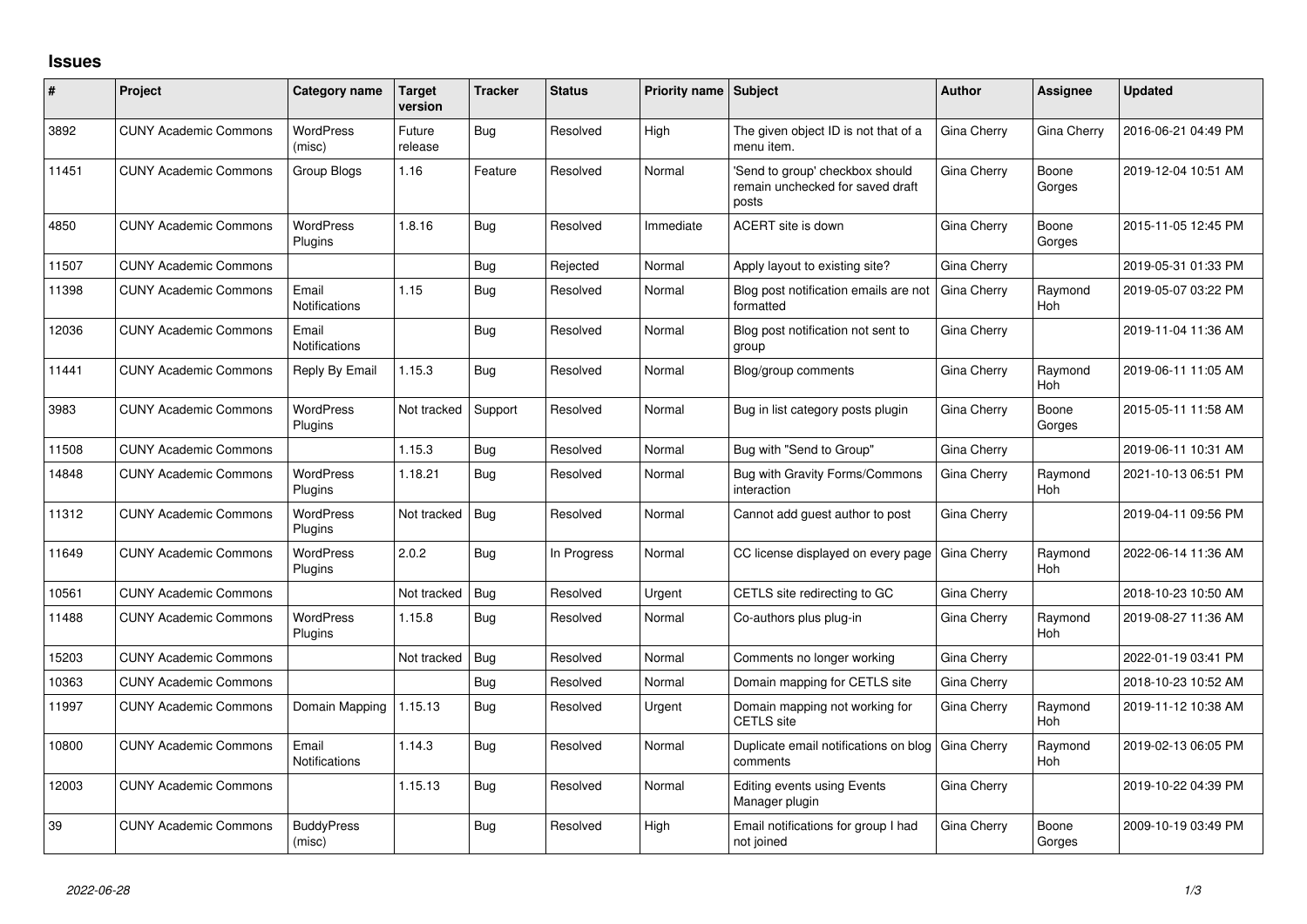| #     | Project                      | <b>Category name</b>        | <b>Target</b><br>version | <b>Tracker</b> | <b>Status</b>        | Priority name Subject |                                                                | Author             | Assignee              | <b>Updated</b>      |
|-------|------------------------------|-----------------------------|--------------------------|----------------|----------------------|-----------------------|----------------------------------------------------------------|--------------------|-----------------------|---------------------|
| 3976  | <b>CUNY Academic Commons</b> | Email<br>Notifications      | 1.7.18                   | Feature        | Resolved             | Normal                | Emails to blog subscribers should<br>be sent in HTML           | Gina Cherry        | Boone<br>Gorges       | 2015-04-12 02:18 PM |
| 11501 | <b>CUNY Academic Commons</b> |                             | 1.15.3                   | Bug            | Resolved             | Normal                | Error message when editing post                                | Gina Cherry        |                       | 2019-05-31 10:57 AM |
| 11513 | <b>CUNY Academic Commons</b> | Email<br>Notifications      | 1.15.4                   | Bug            | Resolved             | Normal                | Extra group notification                                       | Gina Cherry        | Raymond<br>Hoh        | 2019-06-25 04:22 PM |
| 10645 | <b>CUNY Academic Commons</b> |                             | 1.13.13                  | Bug            | Resolved             | Normal                | Facebook link in groups                                        | Gina Cherry        |                       | 2018-10-31 04:51 PM |
| 8389  | <b>CUNY Academic Commons</b> | WordPress<br>Plugins        | 1.11.6                   | Feature        | Resolved             | Normal                | Gravity Forms + Custom Post Types<br>plug-in                   | Gina Cherry        | Boone<br>Gorges       | 2017-07-06 08:09 PM |
| 15094 | <b>CUNY Academic Commons</b> | Group Invitations 2.0.0     |                          | Bug            | Resolved             | Normal                | Group admins added to site as<br>authors, not admins           | Gina Cherry        | Boone<br>Gorges       | 2022-05-26 11:36 AM |
| 9570  | <b>CUNY Academic Commons</b> | <b>WordPress</b><br>Plugins | 1.12.13                  | Bug            | Resolved             | Normal                | Guest authors in Co-Authors Plus<br>plug-in not working        | Gina Cherry        | Boone<br>Gorges       | 2018-05-01 06:10 PM |
| 14841 | <b>CUNY Academic Commons</b> | <b>WordPress</b><br>Plugins | 1.18.20                  | <b>Bug</b>     | Resolved             | Normal                | Issue with Co-Authors Plus in the<br>Customizr theme           | Gina Cherry        | Raymond<br>Hoh        | 2021-10-07 08:14 PM |
| 12030 | <b>CUNY Academic Commons</b> |                             | Not tracked              | Bug            | Resolved             | Normal                | Issue with scheduled publishing                                | Gina Cherry        |                       | 2020-02-11 04:47 PM |
| 11512 | <b>CUNY Academic Commons</b> |                             |                          | Bug            | Duplicate            | Normal                | Links not opening in new tab                                   | Gina Cherry        |                       | 2019-06-04 11:08 AM |
| 7944  | <b>CUNY Academic Commons</b> | <b>WordPress</b><br>Plugins | 1.10.16                  | Feature        | Resolved             | Normal                | MailChimp plug-in                                              | Gina Cherry        |                       | 2017-04-11 12:38 PM |
| 11444 | <b>CUNY Academic Commons</b> |                             | 1.15.1                   | Bug            | Resolved             | Normal                | New site settings not saved                                    | Gina Cherry        |                       | 2019-05-14 11:15 AM |
| 3978  | <b>CUNY Academic Commons</b> |                             | Not tracked              | Support        | Abandoned            | Normal                | Newsletter plug-in                                             | Gina Cherry        |                       | 2017-11-15 01:53 PM |
| 40    | <b>CUNY Academic Commons</b> | <b>BuddyPress</b><br>(misc) |                          | Bug            | Resolved             | Normal                | Notification won't go away                                     | Gina Cherry        | Boone<br>Gorges       | 2009-10-19 03:49 PM |
| 12004 | <b>CUNY Academic Commons</b> |                             | Not tracked              | Support        | Reporter<br>Feedback | Normal                | Notifications for spam blog<br>comments                        | Gina Cherry        | Raymond<br><b>Hoh</b> | 2019-11-01 12:05 PM |
| 11313 | <b>CUNY Academic Commons</b> | Spam/Spam<br>Prevention     | 1.17.7                   | Bug            | Resolved             | High                  | Overly aggressive spam filters                                 | Gina Cherry        | Raymond<br>Hoh        | 2020-11-05 04:30 PM |
| 11511 | <b>CUNY Academic Commons</b> | <b>WordPress</b><br>Plugins | 1.15.3                   | Feature        | Resolved             | Normal                | Plug-in request                                                | Gina Cherry        |                       | 2019-06-11 11:05 AM |
| 3669  | <b>CUNY Academic Commons</b> | WordPress<br>Plugins        | 1.7.4                    | Feature        | Resolved             | Normal                | Plug-in request: Collapse-o-matic                              | Gina Cherry        | Boone<br>Gorges       | 2014-11-21 11:14 AM |
| 14568 | <b>CUNY Academic Commons</b> | WordPress<br>Plugins        | 1.18.14                  | Feature        | Resolved             | Normal                | Plugin request: Gravity Forms<br>Advanced Post Creation Add-On | Gina Cherry        |                       | 2021-07-13 01:18 PM |
| 10075 | <b>CUNY Academic Commons</b> | Domain Mapping              | Not tracked Bug          |                | Resolved             | Urgent                | Problem with domain<br>mapping/redirection for CETLS site      | Gina Cherry        |                       | 2018-12-10 03:50 PM |
| 13969 | <b>CUNY Academic Commons</b> | Server                      | Not tracked   Bug        |                | Resolved             | Normal                | Problems accessing the Commons                                 | <b>Gina Cherry</b> |                       | 2021-02-11 03:10 PM |
| 11518 | <b>CUNY Academic Commons</b> |                             | Not tracked   Bug        |                | Resolved             | Normal                | Question about group events                                    | Gina Cherry        |                       | 2019-06-04 02:14 PM |
| 14842 | <b>CUNY Academic Commons</b> |                             | Not tracked              | Support        | Reporter<br>Feedback | Normal                | Question about widgets and block<br>editor                     | Gina Cherry        |                       | 2021-10-06 03:01 PM |